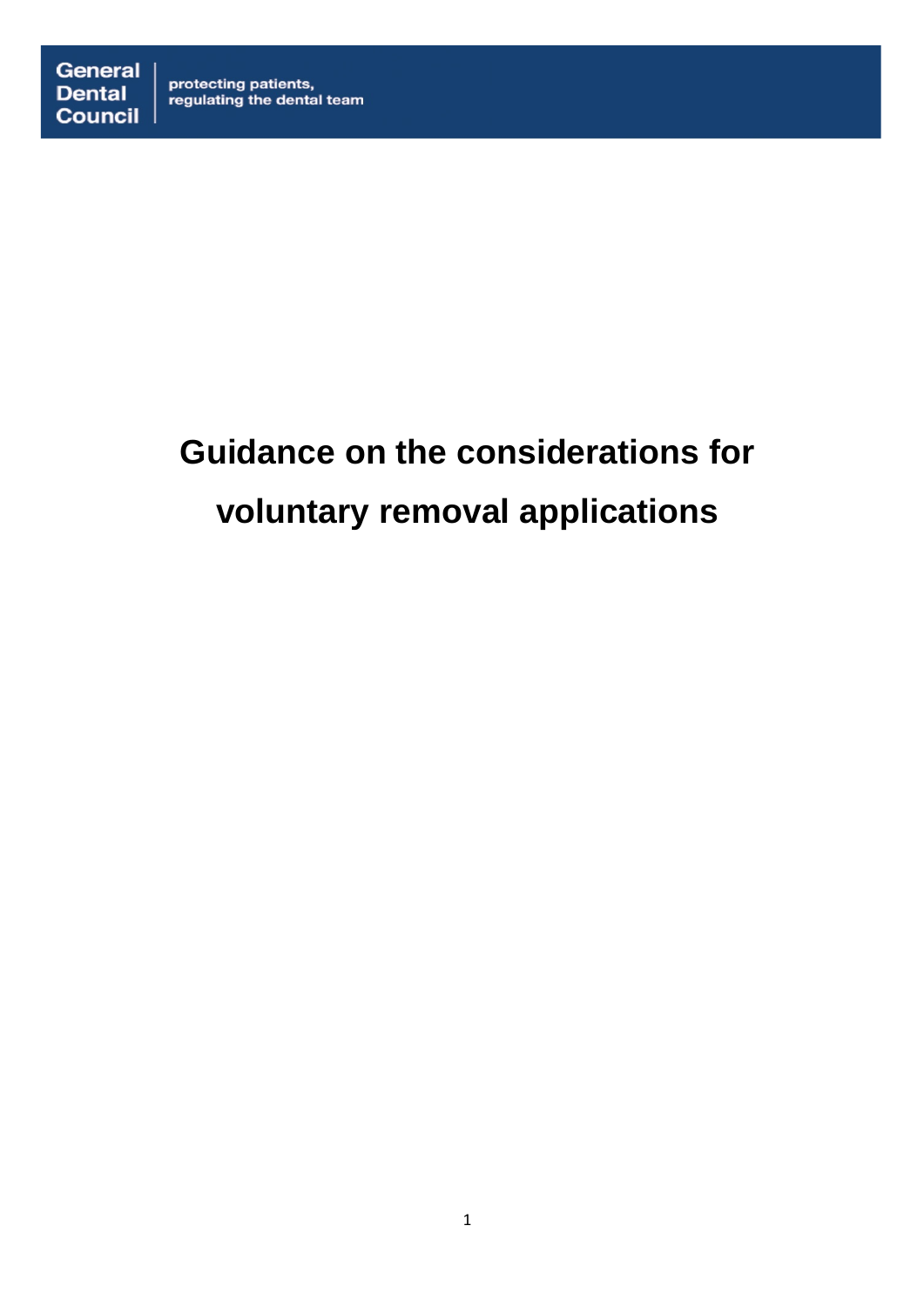### **Contents**

| Factors to be considered where there is an ongoing fitness to practise investigation 4 |  |
|----------------------------------------------------------------------------------------|--|
|                                                                                        |  |
|                                                                                        |  |
|                                                                                        |  |
|                                                                                        |  |
|                                                                                        |  |

#### **Version control log**

| Version | Date     | Author.          | Change                      |
|---------|----------|------------------|-----------------------------|
| 1.0     | 21.01.15 | Caroline Jaggard | N/A                         |
| 1.1     | 19.05.16 | Caroline Jaggard | Minor changes to para<br>45 |
| 1.2     | 01.11.16 | Caroline Jaggard | Case Examiner update        |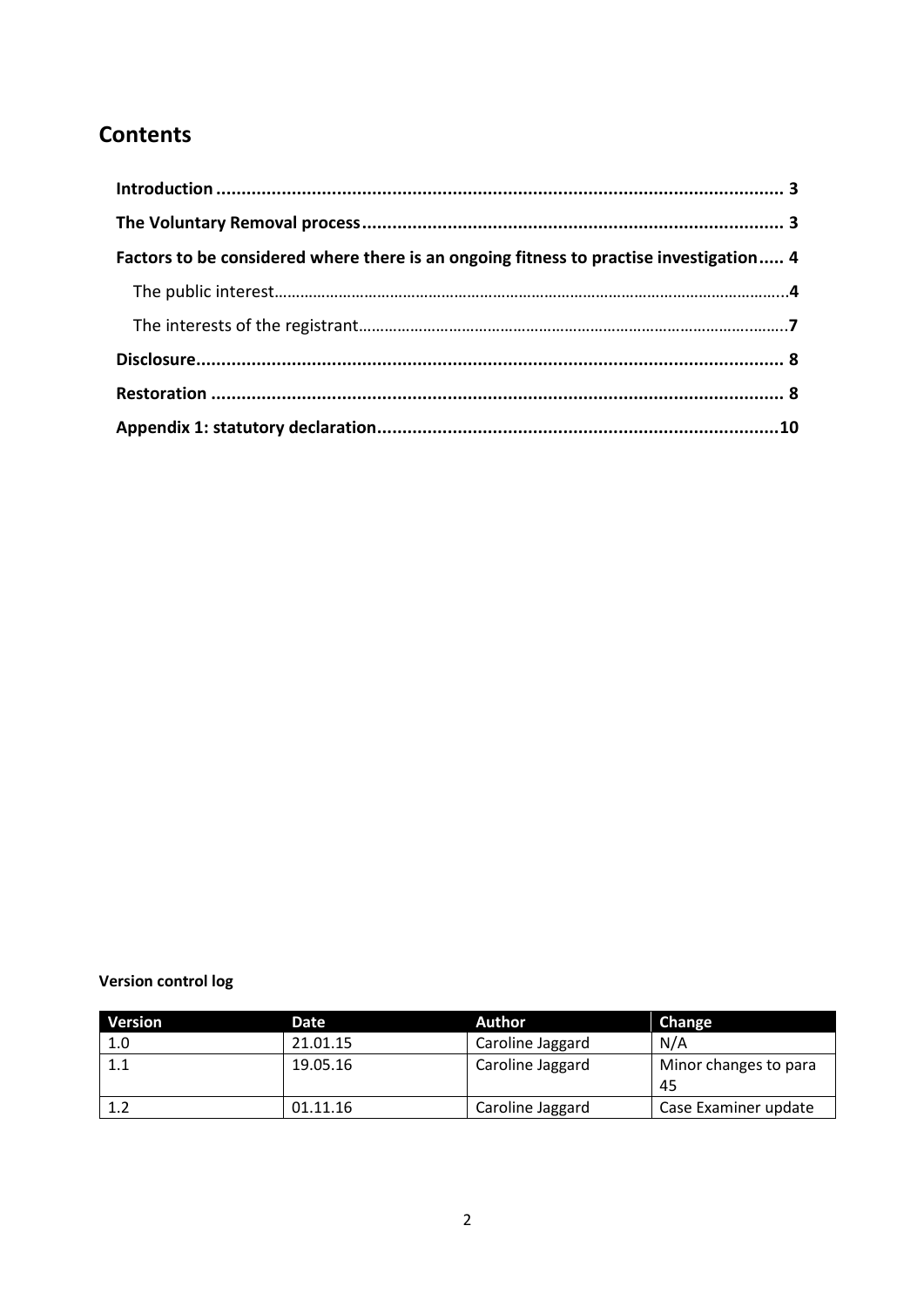#### <span id="page-2-0"></span>**Introduction**

- 1. A General Dental Council ("GDC") registrant who has ceased to practice may, upon application, be removed from the GDC register. This process is known as voluntary removal<sup>[1](#page-2-2)</sup>.
- 2. A registrant may submit an application for voluntary removal at any time. When such an application is submitted whilst the registrant is subject to ongoing fitness to practise proceedings, the application will be referred to the Registrar or person with delegated authority<sup>[2](#page-2-3)</sup> for consideration.
- 3. This guidance sets out the factors that will be taken into account by the Registrar when considering an application for voluntary removal when a registrant is subject to ongoing fitness to practise proceedings.
- 4. Where there are no ongoing proceedings, this Guidance will not apply but instead an application for voluntary removal will be dealt with administratively by the GDC's registration team.

#### <span id="page-2-1"></span>**The Voluntary Removal process**

- 5. In order to request voluntary removal, a registrant is required to complete and return the "*Fitness to Practise – Voluntary Removal Statutory Declaration*" (Appendix 1 to this Guidance) to the case owner at the GDC. The registrant will, via that statutory declaration, confirm that they have ceased to practise and do not intend to return to practice in the future. The registrant should also provide any supporting documentation.
- 6. Where there are ongoing fitness to practise proceedings, the application will assigned to the case owner at the GDC. The case owner will, prior to submitting the application to the Registrar:
	- ask the registrant to confirm whether they admit the allegations against them and whether they accept that their fitness to practise is impaired;
	- contact the informant (if any) to notify them of the application for voluntary removal, and invite them to submit any comments to be placed before the Registrar when the application is considered; and
	- collate the information for the Registrar to consider<sup>[3](#page-2-4)</sup>.
- 7. The Registrar will review the available information and will decide whether to grant voluntary removal. The Registrar will prepare a written decision which will include the reasons for the decision

<span id="page-2-2"></span><sup>&</sup>lt;sup>1</sup> see section 23(2) of the Dentists Act 1984 which provides that if a registered dentist has ceased to practise, the registrar may with his consent erase his name from the register.

<span id="page-2-3"></span><sup>&</sup>lt;sup>2</sup> this will usually be the Director of Fitness to Practise but, if unavailable, may be a senior GDC lawyer with appropriate delegated authority.

<span id="page-2-4"></span><sup>3</sup> this will include the "*Fitness to Practise Request for Voluntary Removal*" form containing relevant factual information regarding the registrant, details of all ongoing fitness to practise proceedings (including any Interim Order in place), details of the registrant's fitness to practise history (if any) plus any admissions made, comments obtained from the informant, and the supporting documentation provided by the registrant. The information will ordinarily be shared with the registrant in full, prior to the application being considered by the Registrar.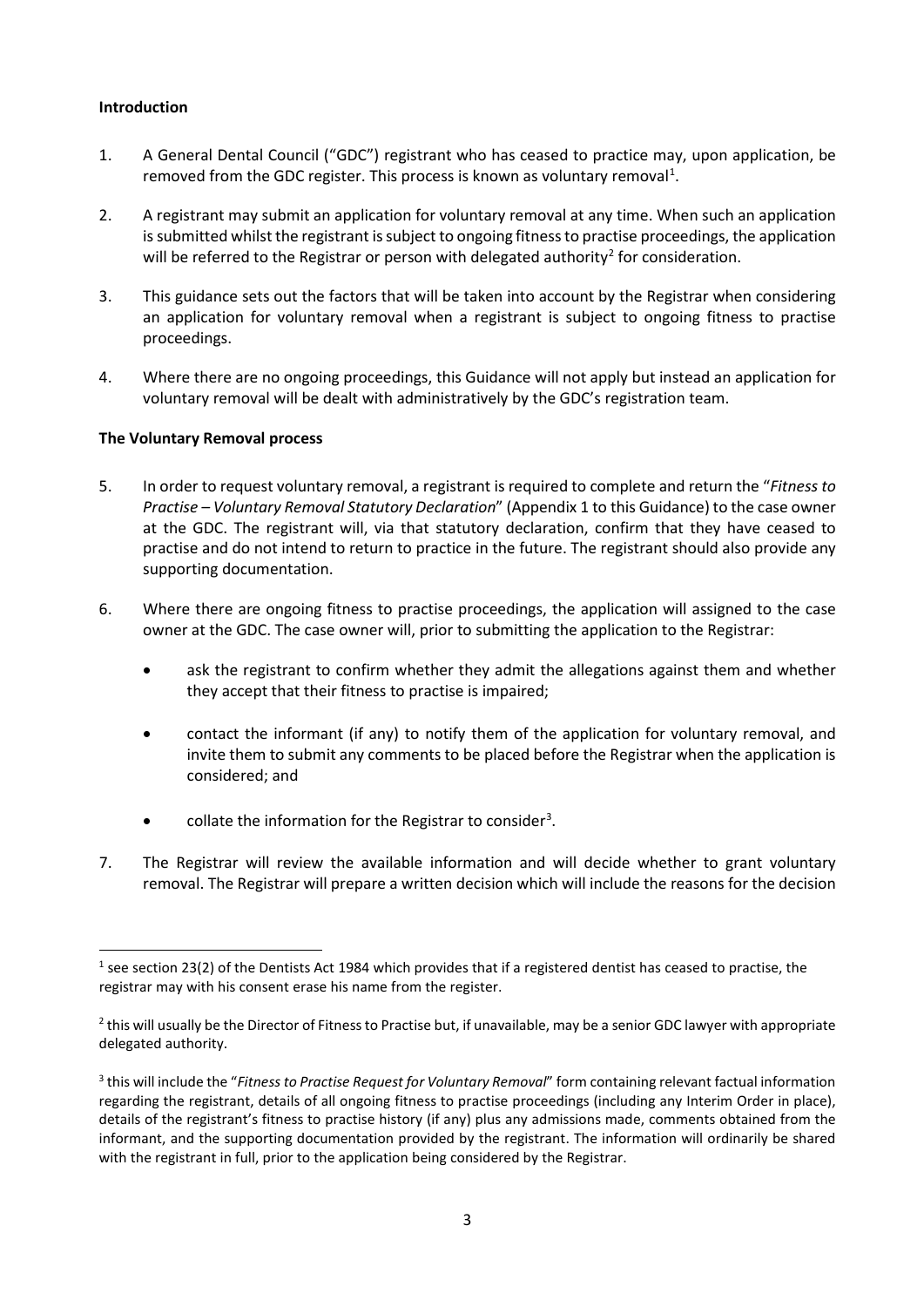and the matters taken into account in reaching it. The registrant, informant and any employers or contracting bodies will be informed in writing of the Registrar's decision.

- 8. If the application is accepted, the registrant's name will be removed from the register. This has the effect that the outstanding fitness to practise case(s) will not proceed at that time and any interim, immediate or substantive order in place affecting the registrant's registration will lapse.
- 9. If the application is refused, the fitness to practise case(s) will continue. In those circumstances, a fresh application for voluntary removal made before the fitness to practise proceedings are concluded will only be considered where the registrant is able to supply new information which was not previously available to the Registrar, or where there has otherwise been a material change in circumstance.
- 10. The Registrar's decision to grant or refuse an application for voluntary removal is not an appealable decision under the GDC's statutory scheme. However, the grant or refusal of voluntary removal may be amenable to judicial review.

#### <span id="page-3-0"></span>**Factors to be considered where there is an ongoing fitness to practise investigation**

11. When considering whether to allow voluntary removal, the Registrar must be satisfied in all the circumstances that it is right to do so. In making that assessment, the Registrar will balance the interests of the public and the interests of the registrant, as set out below.

#### <span id="page-3-1"></span>The public interest

- 12. The public interest includes protection of the public and, in particular, patients requiring dental services, from registrants whose fitness to practise is impaired; the maintenance of public confidence in the dental and dental care professions and their regulation; and the declaring and upholding of proper standards for the dental and dental care professions. The public interest also includes the need for proportionate decision making with reference to the risks posed by the particular case.
- 13. In the voluntary removal context, the following considerations are likely to be relevant.
- *(i) Public protection*
- 14. Protection of patients and the public in general, from registrants whose fitness to practise could be impaired is the primary consideration when deciding whether or not voluntary removal is appropriate. Granting voluntary removal may be the quickest and most effective way of protecting the public from harm. However, it must be borne in mind that voluntary removal is not necessarily permanent and that the risk posed by a registrant may become an issue in future should the registrant apply for restoration. The Registrar should therefore consider whether the public will be adequately protected now, and in the future, if voluntary removal were to be granted.
- 15. It will not ordinarily be appropriate for an application for voluntary removal to be considered before the GDC has completed its initial investigation and, if the information/complaint is considered to amount to an allegation, until that allegation has been considered by the Case Examiners or Investigating Committee (as the case may be).
- 16. This is because allowing a fitness to practise investigation to run its course can assist in establishing the extent of any failings on the part of the registrant. It can also assist in ensuring that relevant evidence has been gathered, in the event that the allegations do fall to be considered at a later date.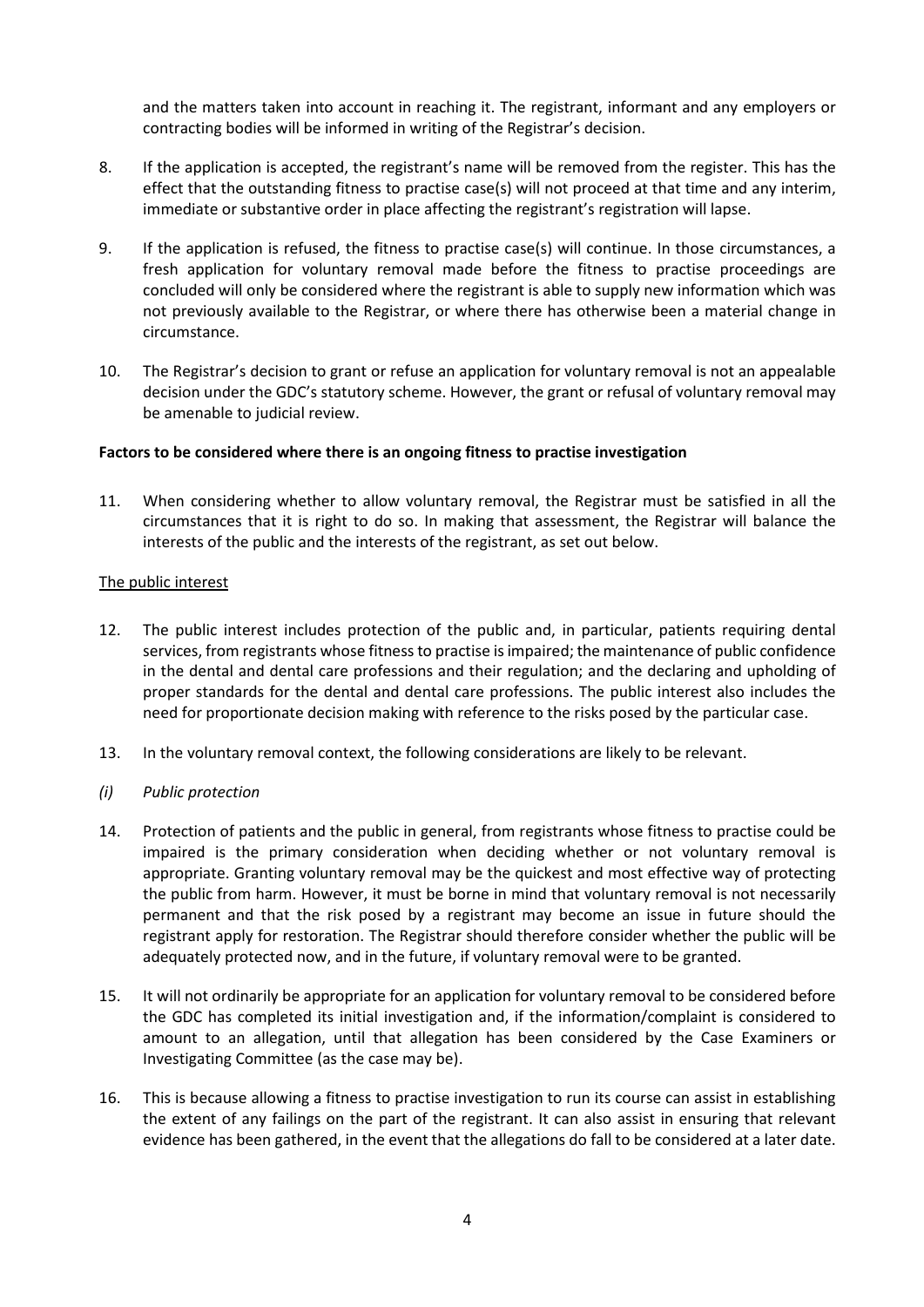- 17. If an application for voluntary removal is received by the GDC at an earlier stage in the investigation process, the Registrar will need to consider whether there are factors which point towards voluntary removal being granted in any event<sup>[4](#page-4-0)</sup>. If so, it may be appropriate for the application to be considered at that time. Otherwise, the registrant may be asked to re-submit the application after the allegation has been considered by the Case Examiners or Investigating Committee.
- 18. At that stage, the registrant may also be asked, as part of the voluntary removal process and prior to the application being considered by the Registrar, whether they admit the allegations against them and that their fitness to practise is impaired.
- 19. If so, any admissions made should be recorded and, in the event that voluntary removal is granted, may be disclosed to those with an interest in the outcome of the fitness to practise case including the informant (if any), and/or the registrant's employers or contracting bodies. In addition, any admissions made may be disclosed upon request to relevant enquirers, including prospective employers, overseas authorities, and otherwise where it is in the public interest for such information to be disclosed<sup>5</sup>. Any admissions made may also be considered in the event that the registrant applies for restoration in the future.
- 20. If the registrant does not admit the allegations, and/or does not admit that their fitness to practise is impaired, or, if he or she does, there would appear to be a dispute as to the seriousness of the allegation or any relevant surrounding circumstances, that will be a factor that the Registrar should consider, and may militate against granting voluntary removal.
- 21. Where there is evidence that a registrant who is seeking voluntary removal is only doing so to avoid a finding of impairment of fitness to practise, and intends to move his or her practice overseas with an associated risk to patients, this may be a factor for the Registrar to take into account. However, the Registrar should only give weight to such a consideration if there is compelling evidence that not only has a registrant expressed a wish or an intention, but also that it is a realistic one, rather than being a distant hope.
- 22. Evidence of a realistic intention to practise abroad might include where the registrant holds registration in one or more overseas countries, or has applied to the GDC for a certificate of current professional status ("CCPS"), which is used by competent authorities when considering applications for registration.
- *(ii) Maintenance of confidence in the professions and their regulation: the nature and seriousness of the allegations*
- 23. As well as protection of the public, the public interest also encompasses the maintenance of public confidence in the dental and dental care professions and their regulation.

 $\overline{a}$ 

<span id="page-4-0"></span><sup>4</sup> these may include that the allegation relates solely to the registrant's health (as the registrant would be required to satisfy the registrar that they are of good health in order to be restored to the register in future); that the registrant has a chronic or long-term health condition and is unlikely to recover sufficiently to return to work; that the registrant is seriously ill and would be unfit to participate in the fitness to practise procedures; or there is evidence that the process carries with it a risk of suicide or serious self-harm on the part of the registrant concerned. Whether the registrant admits the allegations, and that their fitness to practise is impaired, may also be a relevant factor.

<span id="page-4-1"></span><sup>&</sup>lt;sup>5</sup> Section 33C(3) of the Dentists Act 1984 states that the Council or the Registrar may disclose to any person any information relating to a person's fitness to practise as a dentist, including information relating to an allegation under section 27, where they consider it to be in the public interest for the information to be disclosed.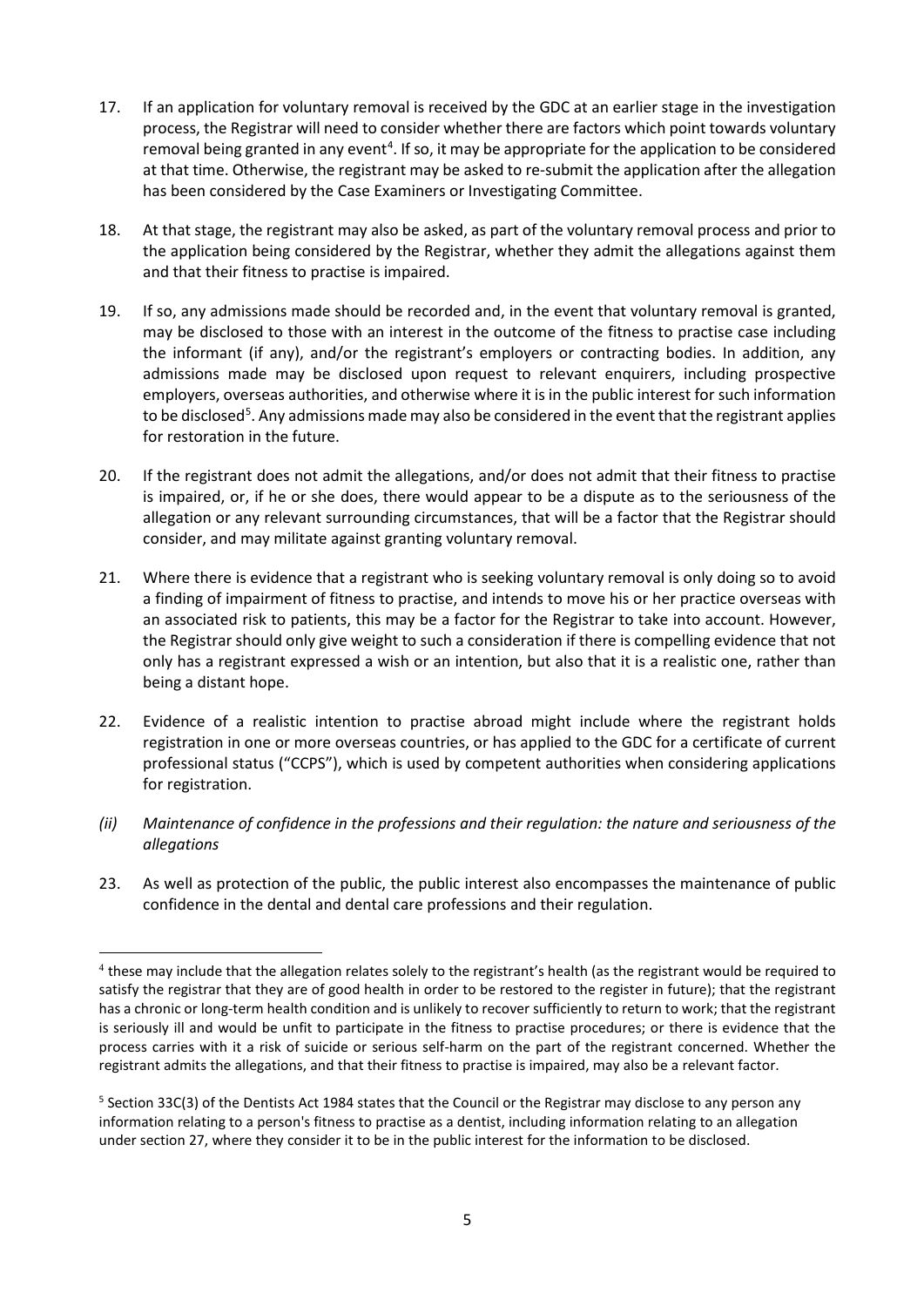- 24. In that context, the Courts have held that the nature of the allegations against the registrant is a factor which regulators are entitled to consider and give some weight, when considering an application for voluntary removal<sup>[6](#page-5-0)</sup>.
- 25. The Registrar should therefore have regard to the extent of harm alleged to have been caused to patients. Where serious and/or widespread harm to a patient or patients is alleged to have been caused, or where the GDC has more than one open case regarding the same registrant, there may be an impact on public confidence in the dental professions and their regulation if voluntary removal is granted without those allegations having been investigated via the GDC's fitness to practise processes.
- 26. Even without serious or widespread harm to a patient or patients, there will always be a wider public interest in the scrutiny of serious allegations of misconduct. Only in exceptional circumstances will it be appropriate for an application for voluntary removal to be granted where the allegations are such that, if substantiated, there may be a presumption of impairment of fitness to practise<sup>[7](#page-5-1)</sup>.
- 27. Such "exceptional circumstances" might include where uncontested, appropriate and up to date medical evidence from a verifiable source gives a clear indication that the registrant is seriously ill and would be unfit to participate in the fitness to practise procedures, or where there is evidence that the process carries with it a risk of suicide or serious self-harm on the part of the registrant concerned.
- 28. In addition, where there is reason to believe that a registrant who is seeking voluntary removal intends to continue to work in a field related to dentistry (for example, for a dental body corporate) or otherwise in healthcare, the Registrar should also consider whether there may be an impact on public confidence in the dental professions and their regulation if voluntary removal is granted.
- *(iii) Declaring and upholding proper standards: is there a need for public ventilation of the allegations?*
- 29. The public also has an interest in the declaring and upholding of proper standards for members of the dental professions. As such, there will ordinarily (absent some special and sufficient reason) be a public interest in allegations of impairment of fitness to practise being properly investigated and publicly ventilated before a Practice Committee<sup>[8](#page-5-2)</sup>.
- 30. This is particularly likely to be the case where the allegations are such that there may be a presumption of impairment of fitness to practise if those allegations are substantiated (see footnote 7, above).

<span id="page-5-0"></span> <sup>6</sup> See *R (on the application of Gibson) v General Medical Council and another [2004] EWHC 2781 (Admin)*, paragraph 67

<span id="page-5-1"></span> $<sup>7</sup>$  allegations falling into this category may include abuse of a position of trust or violation of the rights of patients,</sup> particularly if involving vulnerable persons; convictions or findings of a sexual nature, including involvement in any form of child pornography; serious dishonesty, particularly where persistent or covered up; violence; findings of impairment by another regulator; or where serious harm has occurred to patients or other persons, deliberately or recklessly

<span id="page-5-2"></span><sup>8</sup> see *R (on the application of Toth) v General Medical Council [2000] 1 WLR 2209*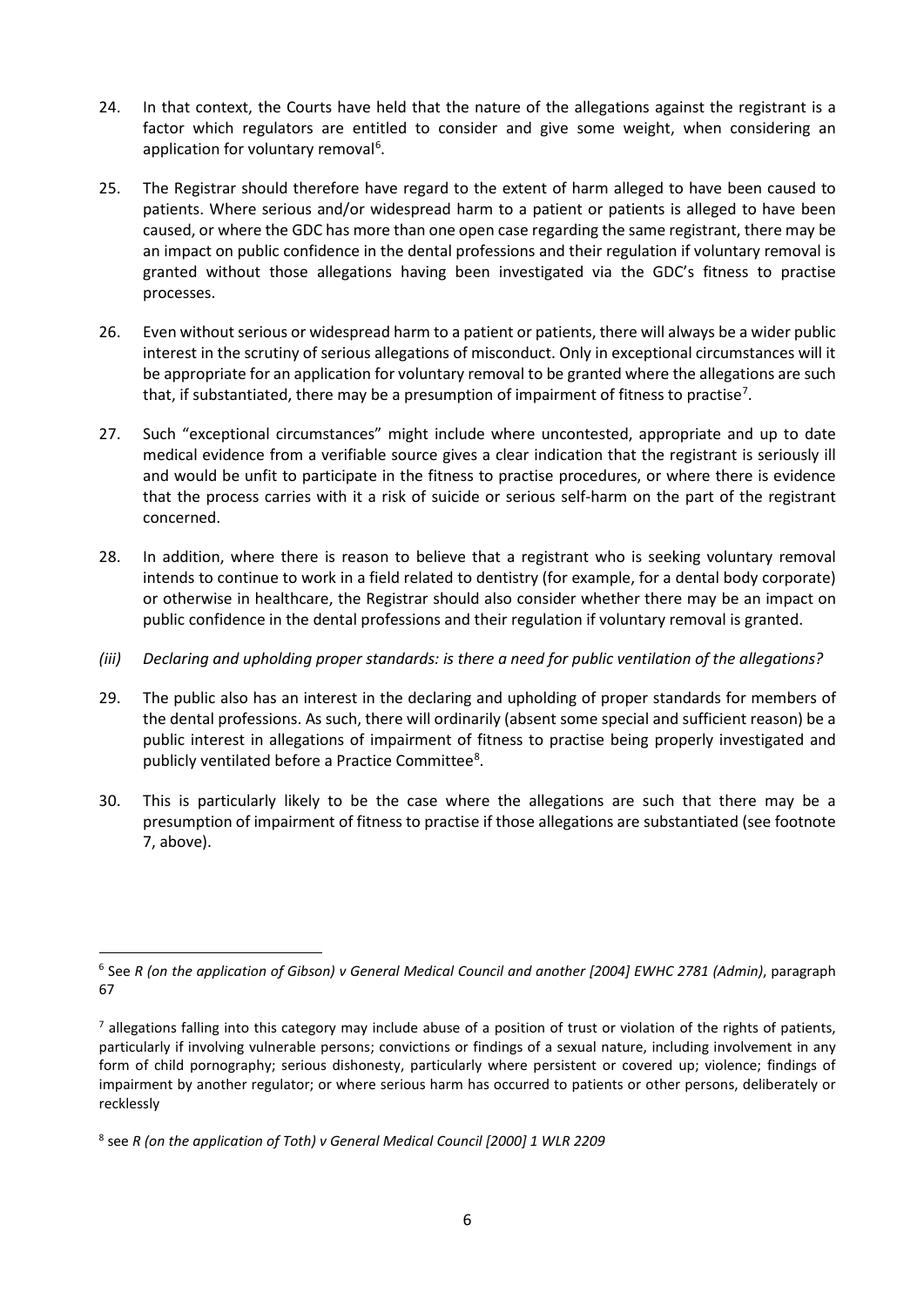31. In those circumstances, the Registrar should proceed with caution when considering an application for voluntary removal, bearing in mind that the grant of such an application has the consequence that there will be no public scrutiny of the substantive allegations against the registrant.

#### <span id="page-6-0"></span>The interests of the registrant

- *(i) Health*
- 32. When an allegation relates exclusively to the registrant's health, the Registrar will generally grant voluntary removal, even where the registrant has indicated they may apply for restoration if their health improves. This is because there will ordinarily be no public confidence issues to consider, and in the event that the registrant does apply for restoration in the future, in order to be restored to the register they will be required to satisfy the Registrar that, amongst other matters, they are in good health, physically and mentally<sup>[9](#page-6-1)</sup>.
- 33. However, where there is evidence that the registrant does not accept the health allegation, or has little or no insight into it, this will be a factor that the Registrar may take into account, since there may be a public interest in establishing the registrant's current state of health at a fitness to practise hearing.
- 34. In cases that involve multi-factorial allegations of adverse health and deficient professional performance, misconduct, and/or any other ground of impairment, the Registrar should consider the seriousness of any underlying health condition, the likelihood of recovery, and the impact on the registrant's ability to participate in the fitness to practise process.
- 35. In those circumstances, it is less likely to be appropriate for a registrant with an acute or short-term condition to be granted voluntary removal, than a registrant who has a chronic or long-term condition and who is unlikely to recover sufficiently to return to work.
- *(ii) Interests and future plans: likelihood of returning to practice*
- 36. Where there are ongoing fitness to practise proceedings, it is only likely to be appropriate to grant voluntary removal where the registrant has ceased to practise. The Statutory Declaration which the registrant is required to complete asks for confirmation of this point.
- 37. If there is evidence that the registrant is likely to seek restoration to the register in the future, the Registrar will not ordinarily grant voluntary removal, except where the allegationsrelate solely to the registrant's health.
- 38. Factors which the Registrar may consider when assessing whether the registrant is likely to apply for restoration in the future include:
	- the registrant's career stage: as a general rule, a registrant who is in the later stages of their career, and can provide evidence to support an intention to permanently retire from the professions, is less likely to apply for restoration in the future than a registrant who is at an early or mid-point in their career. That said, the Registrar should consider all the circumstances, including, in relation to registrants at an early or mid-career point, whether there is evidence of intention to pursue an alternative career;

<span id="page-6-1"></span> $9$  See section 15(3)(c) of the Dentists Act 1984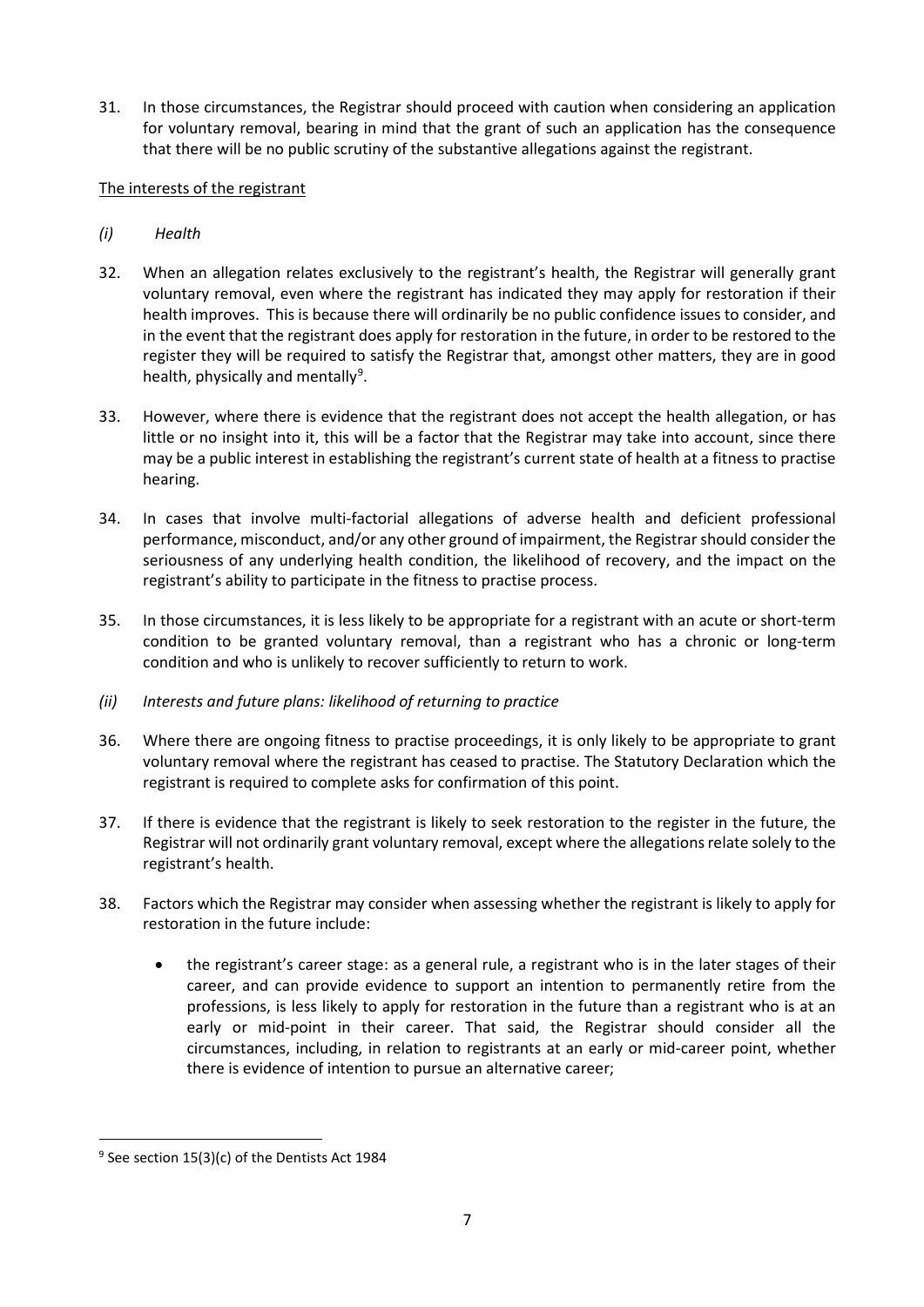- the length of time since the registrant last practised: in general, the longer it is since a registrant last practised, the less likely he or she is to apply for restoration in the future;
- whether there is a genuine desire for voluntarily removal: the Registrar should consider whether there is evidence of the registrant having begun the retirement process prior to the concerns being raised with the GDC. This may include the registrant having made arrangements to sell or otherwise hand over their practice. The Registrar should exercise caution, however, where the desire for voluntary removal appears to have been prompted by the fitness to practise proceedings, which may suggest that the application is being made to avoid a finding of impairment being made. The Registrar may also, when assessing whether there is a genuine desire for voluntary removal, take into account the registrant's insight into the allegations, as well as the veracity of any previous communications between the registrant and the GDC and any employers, contracting bodies etc.; and
- evidence of intention to practise elsewhere: this might include where the registrant holds registration in one or more overseas countries, or has applied to the GDC for a certificate of current professional status.

#### <span id="page-7-0"></span>**Disclosure**

- 39. As part of the voluntary removal process, a registrant will be asked to confirm, via their Statutory Declaration, their awareness that should any regulatory, licensing or public authority or employer (whether in the United Kingdom or elsewhere, if it appears that the registrant is intending to move his or her practice abroad) request information concerning the reasons for the registrant's removal from the register, the GDC may provide a copy of the Statutory Declaration to the enquirer.
- 40. In addition, in the event that voluntary removal is granted, the Registrar may, where appropriate, inform any regulatory, licensing or public authority or employer (whether in the United Kingdom or elsewhere, if it appears that the registrant is intending to move his or her practice abroad) of the concerns raised which led to a fitness to practise investigation, as well as any admissions made by the registrant during the the process.

#### <span id="page-7-1"></span>**Restoration**

- 41. The GDC would not, ordinarily and absent a significant and unforeseen change in circumstances, expect to receive an application for restoration within 12 months of the date of a registrant's voluntary removal from the register.
- 42. In the event that a former registrant who has been granted voluntary removal does apply for restoration, the GDC's statutory scheme<sup>[10](#page-7-2)</sup> provides that that person's name shall, upon application, be restored to the register, if he satisfies the Registrar that he meets the requirements of:
	- section 15(3)(a) to (c) (regarding his identity, that he is of good character, and that he is in good health, both physically and mentally);
	- section 26A (that if his name were to be entered in the register, he would be covered by adequate and appropriate indemnity/insurance commencing, at the latest, on the date on which his name was to be entered); and

<span id="page-7-2"></span> <sup>10</sup> See section 23(4) of the 1984 Act.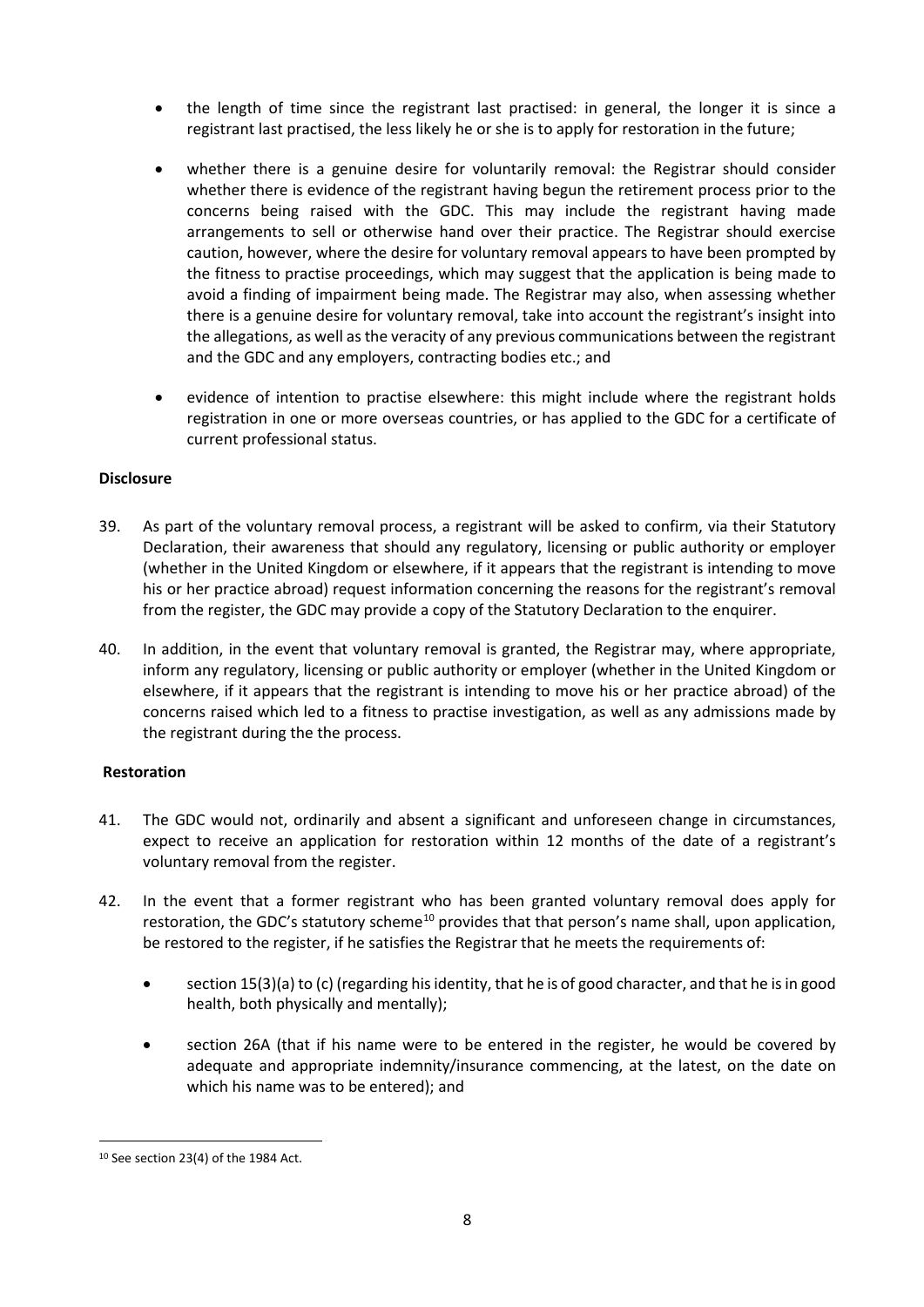- any rules made under section 34B which apply to his case (i.e. regarding CPD).
- 43. In terms of the good character requirement, when considering an application for restoration, the Registrar may also take into account any previous fitness to practise issues, including those which were unresolved (in the sense that they had not been adjudicated upon) at the time voluntary removal was granted.
- 44. In the event that restoration is granted, any unresolved or outstanding fitness to practise issues may be considered in accordance with the GDC's statutory scheme.

#### **November 2016**